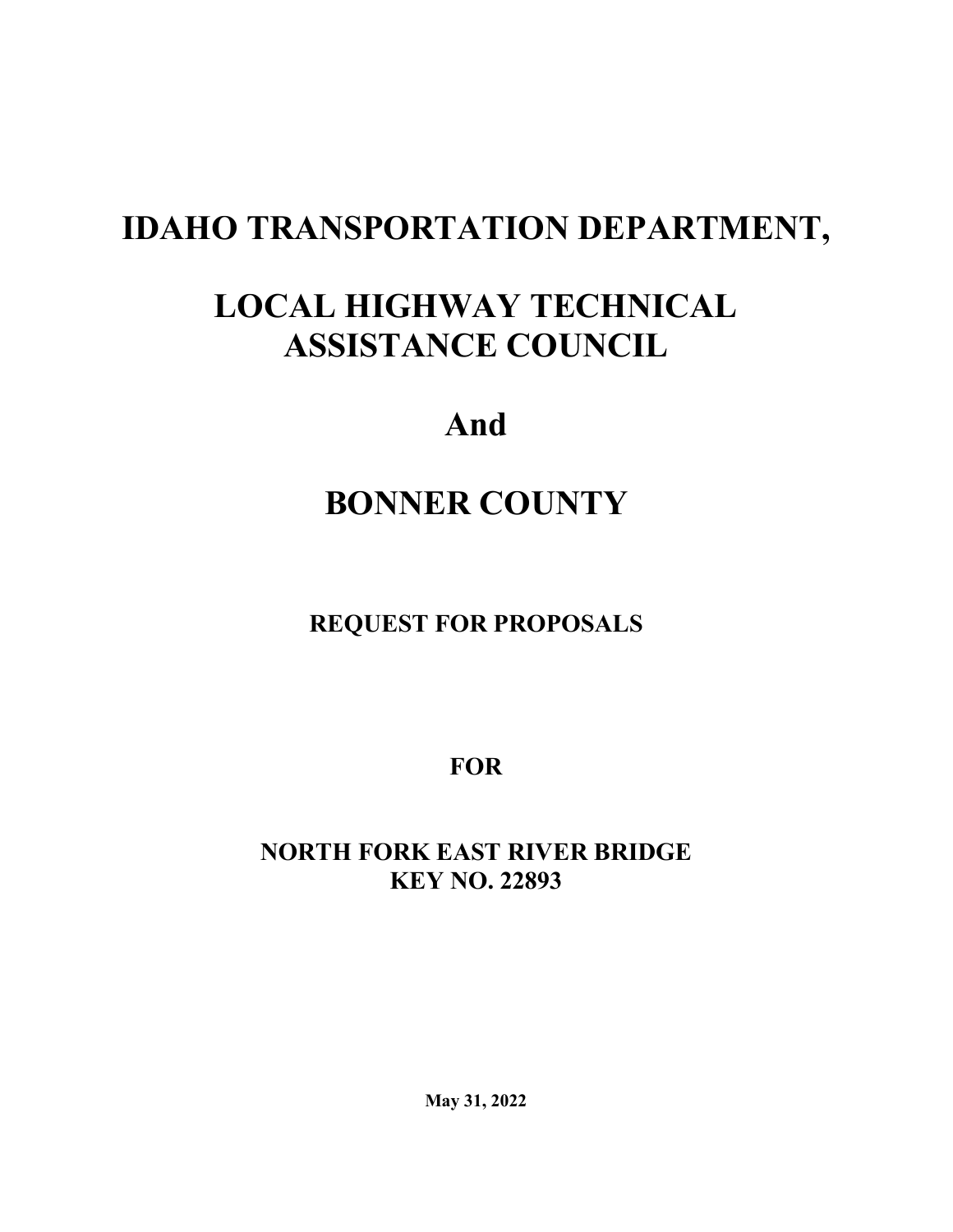#### **REQUEST FOR PROPOSALS**

#### **Table of Contents**

- General Information
- $\triangleright$  Preparation Instructions
- Evaluation Criteria
- $\triangleright$  Scope of Work

#### **The following items are not included in this package, but can be located at the following web site:**

<http://itd.idaho.gov/business/?target=consultant-agreements>

- ❖ General Information and Requirements
- Sample Agreement and Consultant Agreement Specifications
- Federal Per Diem Policy
- Certification Regarding Debarment, Suspension, and Other Responsibility Matters form Consultant DBE Commitment form (ITD-2398)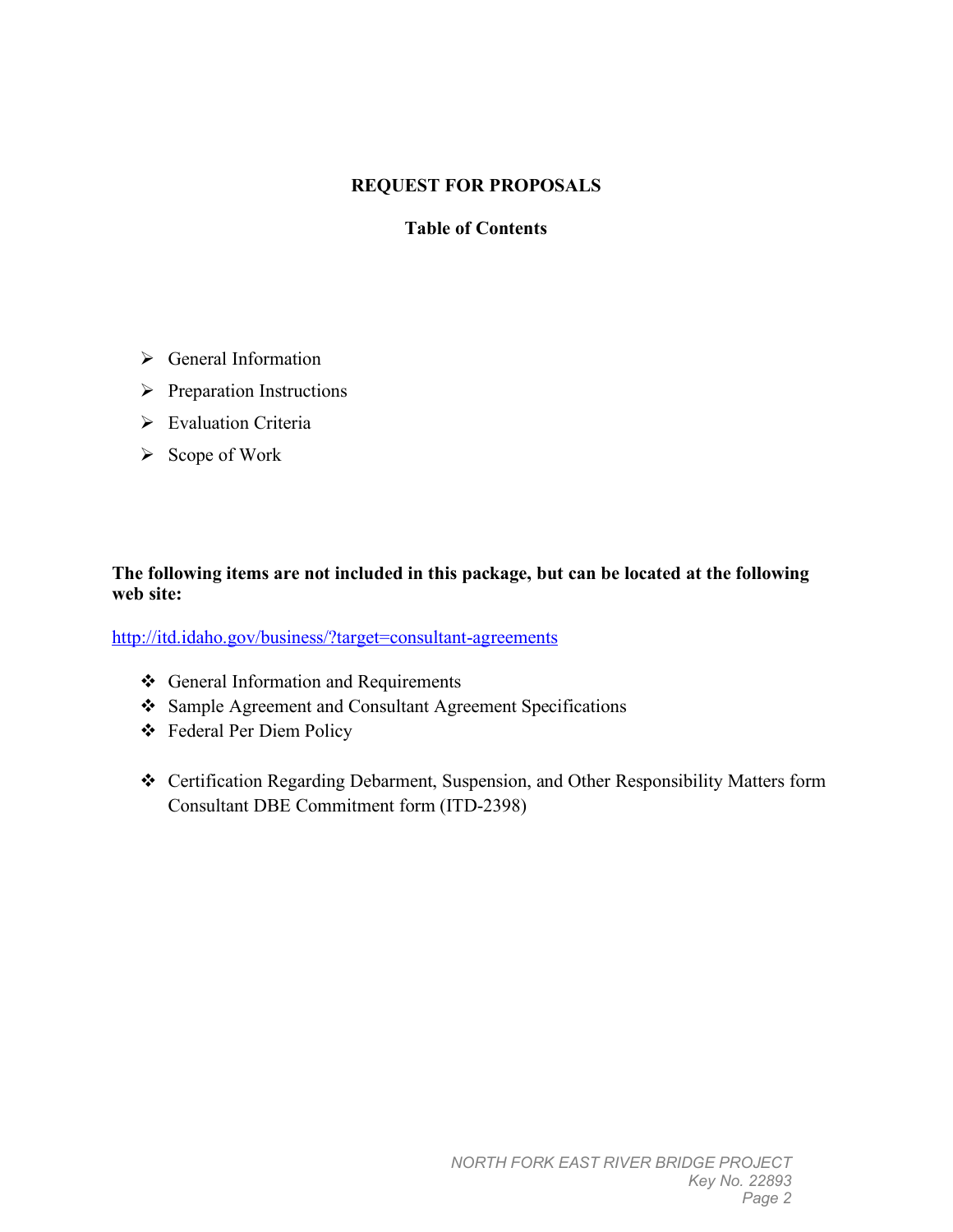## **GENERAL INFORMATION**

#### **PROPOSAL**

The Idaho Transportation Department (ITD), the Local Highway Technical Assistance Council (LHTAC), and BONNER COUNTY are seeking qualified and experienced respondents from interested firms to submit a proposal for providing project development services for the NORTH FORK EAST RIVER BRIDGE project in Bonner County.

#### **GENERAL TERMS**

This Request for Proposals (RFP) does not commit ITD, LHTAC, or Bonner County to enter into an agreement or to pay any costs incurred in the preparation of a proposal or in subsequent negotiations.

#### **REVISIONS TO RFP**

All addenda to this solicitation will be posted on the Consultant Services web page. No notice will be given by mail.

#### **RESERVATION OF RIGHTS BY ITD**

The issuance of this RFP does not constitute an assurance by ITD, LHTAC, or Bonner County that any contract will actually be entered into by ITD, LHTAC, or Bonner County, and expressly reserves the right to:

- Waive any immaterial defect or informality in any response or response procedure
- Reject any and all proposals
- Reissue the Request for Proposals
- Invite additional respondents to the proposal
- Request additional information and data from any or all respondents
- Extend the date for submission of responses
- Supplement, amend, or otherwise modify the RFP, and cancel this request with or without the substitution of another RFP
- Disqualify any respondent who fails to provide information or data requested herein or who provides inaccurate or misleading information or data
- Disqualify any respondent on the basis of any real or apparent conflict of interest

By responding to this solicitation, each respondent agrees that any finding by ITD, LHTAC, or Bonner County of any fact in dispute as to this solicitation or the responses thereto shall be final and conclusive, except as provided herein.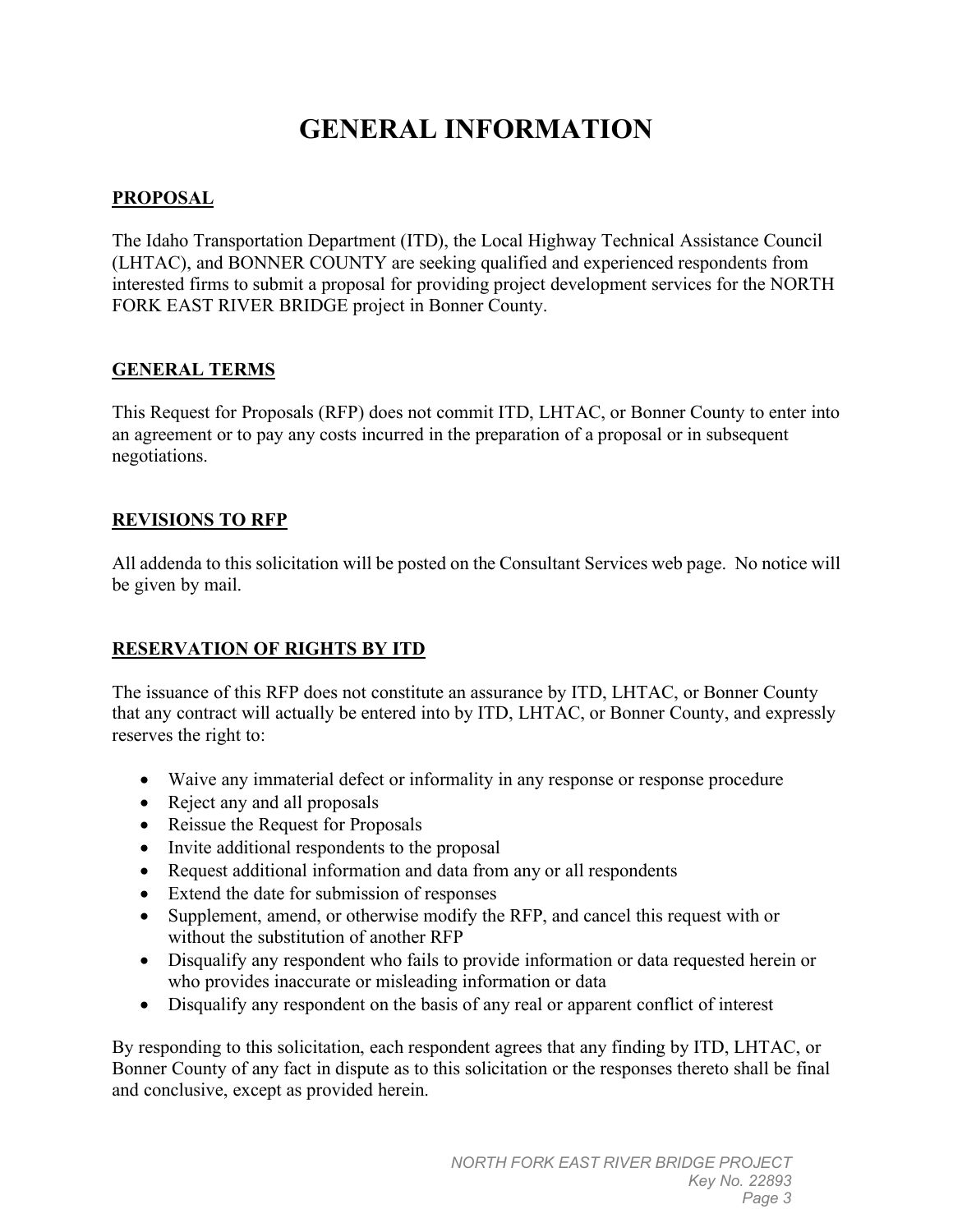#### **CONFLICT OF INTEREST**

By the submission of a proposal, the Consultant agrees to ensure that, at the time of contracting, the Consultant will have no interest, direct or indirect, that would conflict in any manner or degree with the performance of the Consultant's obligations under the Agreement. The Consultant shall further covenant that, in the performance of the contract, the Consultant shall not employ any person, or subcontract with any entity, having any such known interest.

#### **EEO REQUIREMENTS**

Respondent, by submission of a proposal, agrees to not discriminate against any worker, employee, application subcontractor or any member of the public because of race, color, gender, age, national origin, or disability, or otherwise commit an unfair employment practice. Respondent further agrees to comply with all Federal, State, and Local equal employment opportunity requirements and the requirements of the ITD EEO Special Provisions, accessible at the following web site: http://apps.itd.idaho.gov/apps/ocr/index.aspx.

All firms working for the Department area required to register on the Bidder's List with the Office of Civil Rights. If your firm has not registered, go to the following website for instructions: [https://itd.dbesystem.com/.](https://itd.dbesystem.com/) Please make sure your subconsultants are also registered. For further information regarding this requirement, call the ITD EEO Office at (208) 334-8884.

#### **FINANCIAL REQUIREMENTS**

Prior to negotiating an agreement, the selected consultant and their subconsultants will be required to submit certified hourly rates and their last years' financial information and overhead schedule in accordance with the Federal Acquisition Regulations (FARs) and the most recent version of the AASHTO Audit Guide. More information can be found at the following web site: [http://itd.idaho.gov/business/?target=consultant-agreements.](http://itd.idaho.gov/business/?target=consultant-agreements)

#### **PROPRIETARY MATERIAL**

ITD, LHTAC, and the Bonner County assume no liability for disclosure of proprietary material submitted by respondents. Proposal submittals shall be considered public documents under applicable state law except to the extent portions of the submittals are otherwise protected under applicable law.

#### **CERTIFICATION REGARDING DEBARMENT**

All proposals must contain a signed Certification Regarding Debarment, Suspension, and other Responsibility Matters form for the prime and each subconsultant.

The certification form is located on the Consultant Services web page at [http://itd.idaho.gov/business/?target=consultant-agreements.](http://itd.idaho.gov/business/?target=consultant-agreements)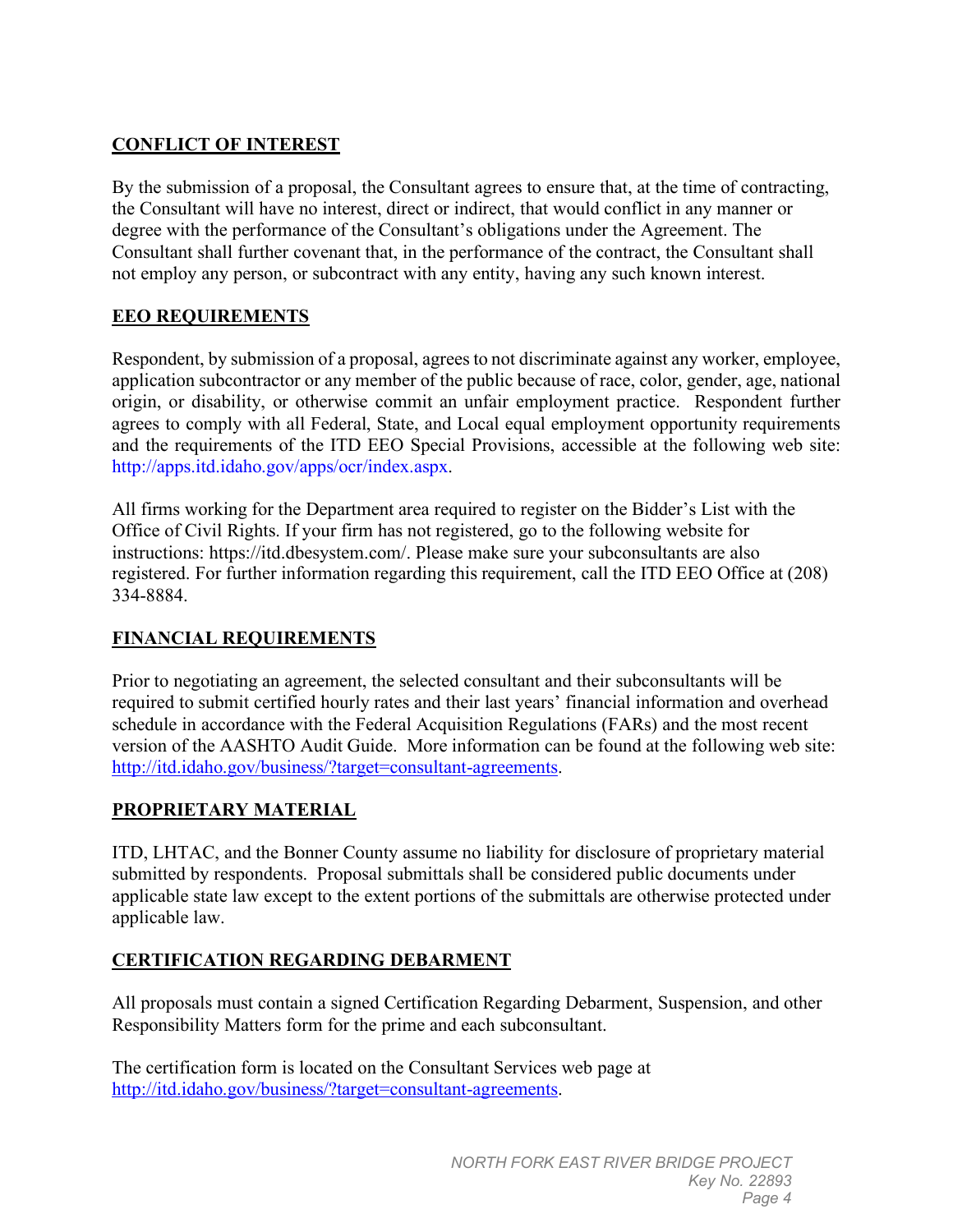#### **PROPOSAL EVALUATION AND SELECTION**

An Evaluation Committee will evaluate and determine the individual and comparative merits of each of the proposals received. It is the responsibility of the Consultant to ensure that it complies with this RFP and provides the information requested. If the Consultant fails to provide any information requested in this RFP, such failure may result in either a lowered evaluation score of the proposal or disqualification of the proposal.

It is the intent of the department to take approximately 45 days, commencing on the submission date shown below, to evaluate the submitted proposals. The department intends to notify the successful and unsuccessful Consultants as soon as practicable after the evaluations have been completed, and after approval has been given on the Evaluation Committee's recommendations.

As part of the selection process, the top-ranked firms may be required, at their expense, to give a presentation and/or answer interview questions.

If your firm is selected and approved, negotiations will begin. If negotiations break down with a selected Consultant, they will be formally ended and negotiations will begin with the next ranked Consultant.

#### **CONTACT INFORMATION**

All questions concerning the procedures of this request for proposal shall be directed to Andrea Aliev at ITD via email at [Andrea.Aliev@itd.idaho.gov.](mailto:Andrea.Aliev@itd.idaho.gov)

All project specific questions shall be directed by e-mail to Scott Wood at  $\frac{\text{SWood}(a)\text{lh}^2}{\text{Sh}^2}$ . No questions will be accepted by telephone. All questions will be responded to by e-mail, within two days of receipt of the question(s).

Interested firms are encouraged to submit a contact e-mail address to Mr. Wood with a request to be included on an electronic mailing list. Firms on the mailing list will receive copies of the response to all project questions submitted. No firms will be identified in the responses. No project specific questions will be accepted after June 21, 2022.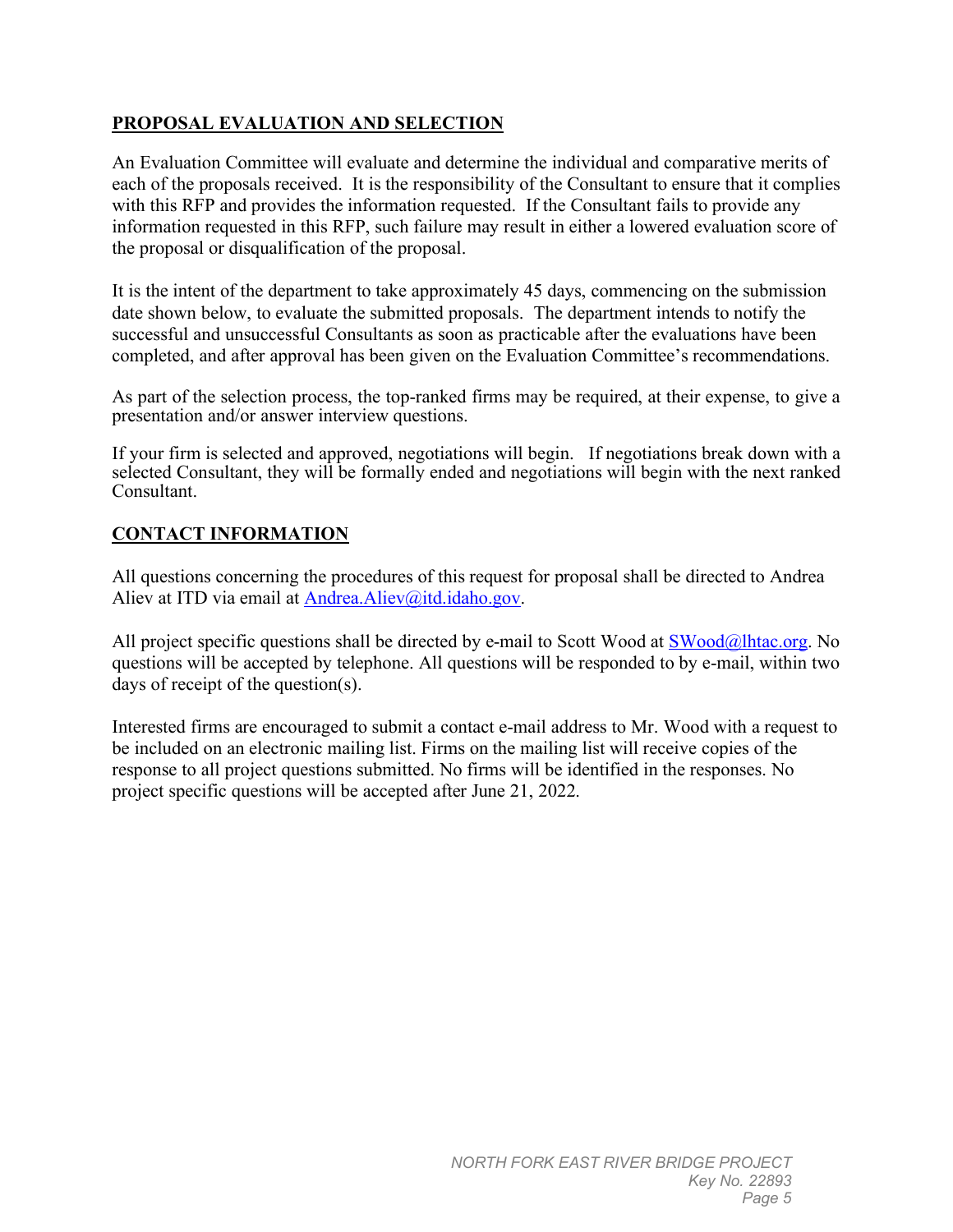## **PREPARATION INSTRUCTIONS**

#### **Proposals must conform to the following instructions. Any non-conforming proposal will be rejected.**

Proposals must be received by ITD by 4:00 p.m. MDT on June 28, 2022. Proposals must be submitted via e-mail with the project name and the consultant's name clearly indicated in the subject line. Late proposals will not be considered.

E-Mail Address for proposal submittal is: [consultantadminunit@itd.idaho.gov](mailto:consultantadminunit@itd.idaho.gov)

#### **FORMAT:**

- $\triangleright$  Required File Format: pdf
- $\triangleright$  Maximum length of the submittal shall be five (5) pages.
- $\triangleright$  Cover pages are discouraged. If they are included, they will be counted in the proposal page total.
- $\triangleright$  The introductory letter is limited to one (1) page.
- Except as otherwise noted, pages shall be  $8\frac{1}{2} \times 11$  inches, with minimum of  $\frac{1}{2}$ " margins and a minimum font size of 11.
- $\triangleright$  The following items do not count in the proposal page total.
	- o Introductory letter
	- o Critical Path Diagram
	- o Certification Regarding Debarment
	- o Consultant DBE Commitment form (ITD-2398) and accompanying confirmation from DBE firms

#### **INTRODUCTORY LETTER**

The introductory letter should be addressed to: Andrea Aliev

Contracts Officer Consultant Services Idaho Transportation Department P.O. Box 7129 Boise, Idaho 83707-1129

The introductory letter should introduce the Consultant's submittal, identify the Project Manager, and list a contact telephone number, and contain a statement confirming the commitment of the key personnel identified in the submittal to meet ITD's, LHTAC's, and Bonner County's quality and schedule expectations. List each Subconsultant, their work tasks, and a contact name and telephone number. The Consultant shall include his/her acceptance of the terms and provisions of the Sample Agreement located a[t http://itd.idaho.gov/business/?target=consultant-agreements,](http://itd.idaho.gov/business/?target=consultant-agreements) and indicate willingness to execute said agreement.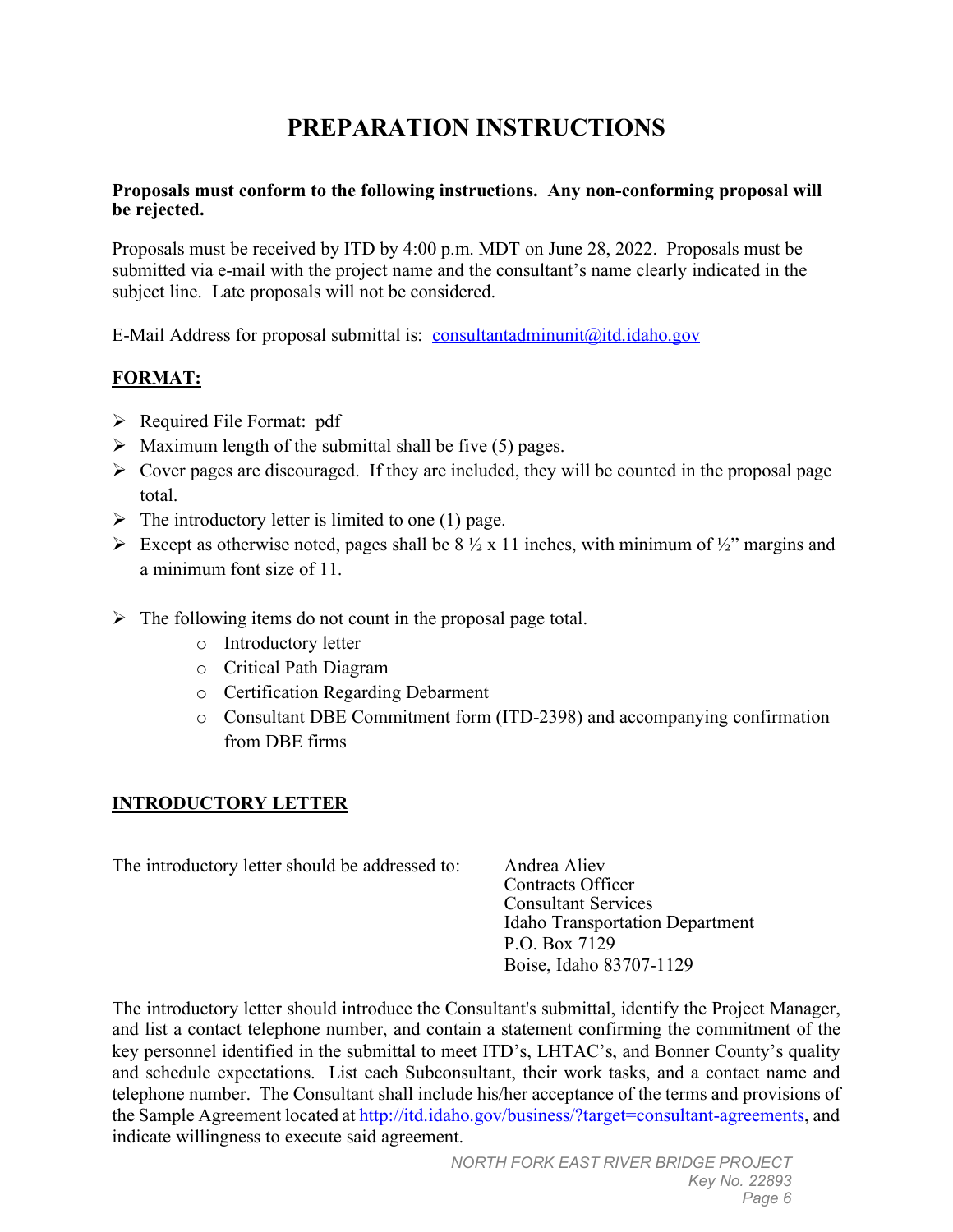#### **DBE PARTICIPATION REQUIREMENTS**

In an effort to achieve ITD's DBE Annual Participation Goal (APG) of 10% utilization, ITD requires responder to utilize certified subconsultants and suppliers listed on its DBE Directory located at: [https://itd.dbesystem.com/.](https://itd.dbesystem.com/) For this project, the Consultant must propose a minimum of 2% DBE utilization or demonstrate "Good Faith Effort" toward achieving that goal.

Use Consultant DBE Commitment form (ITD-2398) to show all DBE firms, their specific work task or services, and their utilization percentage. The ITD-2398 is located on the Consultant Services web page at [http://itd.idaho.gov/business/?target=consultant-agreements.](http://itd.idaho.gov/business/?target=consultant-agreements)

If the proposal does not show a minimum DBE utilization of 2% or it is determined that it does not show a good faith effort toward achieving that goal, the proposal will be considered nonresponsive and will not be accepted.

If the proposal is ranked number one, and the firm is awarded the project, the DBE commitment for the contract will be the total DBE percentage identified by the Consultant on the ITD-2398.

For more information regarding ITD's DBE Program, please contact ITD Office of Civil Rights at [civilrights@itd.idaho.gov](mailto:civilrights@itd.idaho.gov) or call ITD DBE Coordinator Ester Ceja at (208) 334-8567.

#### **PROPOSAL**

It is essential that the consultant provide an adequate staff of experienced personnel or subconsultants capable of and devoted to the successful accomplishment of work to be performed under this contract. The specific individuals or subconsultants listed in the proposal, including Project Manager, shall be assigned to the key positions and shall not be removed or replaced without the prior written approval of ITD, LHTAC, or Bonner County. Replacement personnel submitted for approval must have at least equal qualifications, experience and expertise as those listed in the proposal.

The following criteria will be considered in the evaluation and selection, and apply only to the Consultant, except where specifically requested for the Consultant and each Subconsultant. Weights listed will be applied to the scoring for each criteria.

#### **CRITERIA 1: COMPANY EXPERIENCE AND QUALIFICATIONS Weight - 2** *(Complete for Consultant and each Subconsultant)*

- Describe how the company is organized to develop this type of project.
- Provide descriptions of no more than three (3) similar projects successfully developed by the Consultant, identifying the similarities to this project. Federal-aid projects successfully developed by the consultant should be included if available.

**CRITERIA 2: PROJECT MANAGER Weight - 4**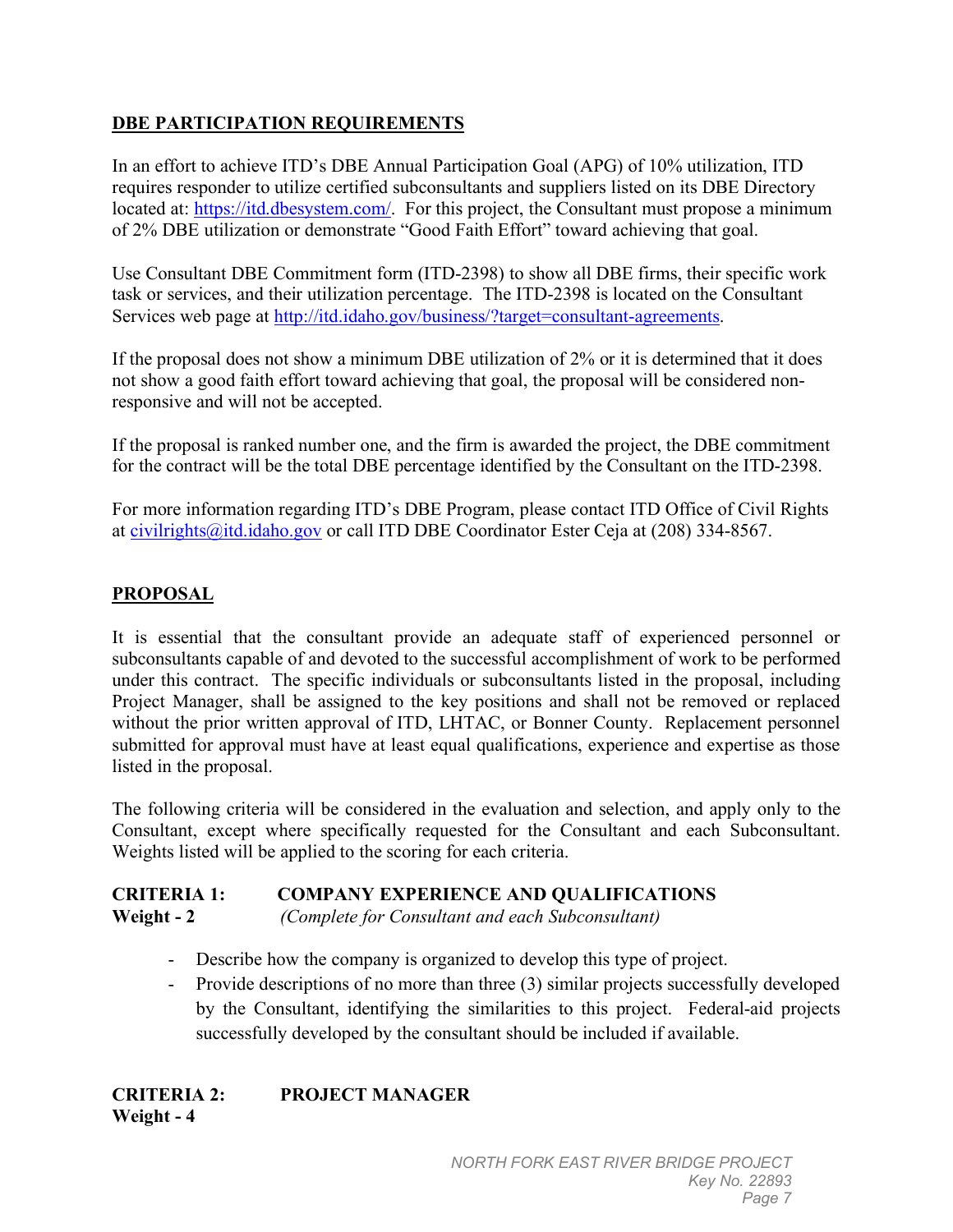- Identify the Project Manager who will be responsible for the quality and timeliness of the consultant's work, and for ensuring that adequate personnel and other resources are available for this project.
- Provide a brief summary of education, experience, and qualifications pertaining to the management of this project
- Provide descriptions of no more than three (3) similar projects successfully developed by the Project Manager, identifying the similarities to this project. Federal-aid projects successfully developed by the project manager should be included if available. Include dates and specific services provided.
- Provide Idaho professional registration (registration is required at the time of submittal).
- List three (3) verifiable professional services references with a contact person and phone number.
- List all projects that the Project Manager is currently managing and the percent of time spent by him/her on each of those projects. Include estimated completion date for each of those projects. Identify Availability.

### **CRITERIA 3: KEY PERSONNEL & RESOURCES AVAILABLE**

**Weight - 3** *(Complete for Consultant and each Subconsultant)*

- Identify the key personnel and describe each person's role and duties on this project.
- Provide a brief summary of experience and qualifications. Include experience and qualifications working on Federal-aid projects.
- Provide Idaho professional registration (if applicable) for each person identified.
- List all projects that the Key Personnel are currently assigned to and the percent of time spent by him/her on each of those projects. Include estimated completion date for each of those projects. Identify availability.
- Include an organization chart of the key personnel with their roles and office locations.

#### **CRITERIA 4: PROJECT UNDERSTANDING Weight - 4**

- Provide a written narrative demonstrating knowledge, methodology, policies and procedures to accomplish this federally funded highway project as outlined in the General Scope of Work.
- Identify the significant features and potential issues that may be encountered and possible steps to eliminate or minimize those issues.
- Include a Critical Path Diagram based on major tasks and project milestones. The sheet size for the Critical Path Diagram shall be 11" x 17".

| <b>CRITERIA 5:</b> | <b>QUALITY CONTROL</b>                           |
|--------------------|--------------------------------------------------|
| Weight $-3$        | (Complete for Consultant and each Subconsultant) |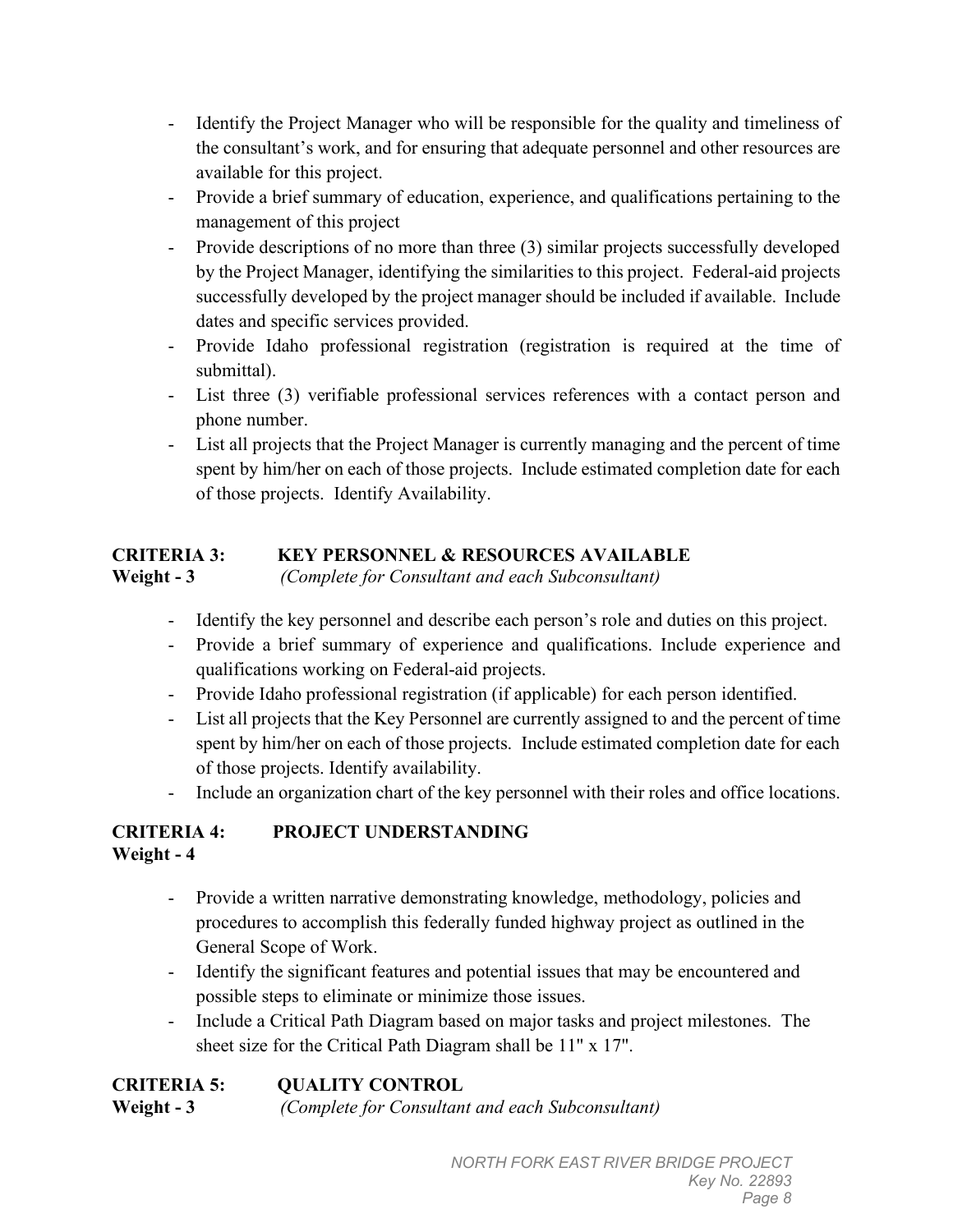Describe the Consultant's procedures for scope change control, schedule and cost control and quality control. This should also include a description of the Consultant's control measures regarding their Subconsultants' project related work.